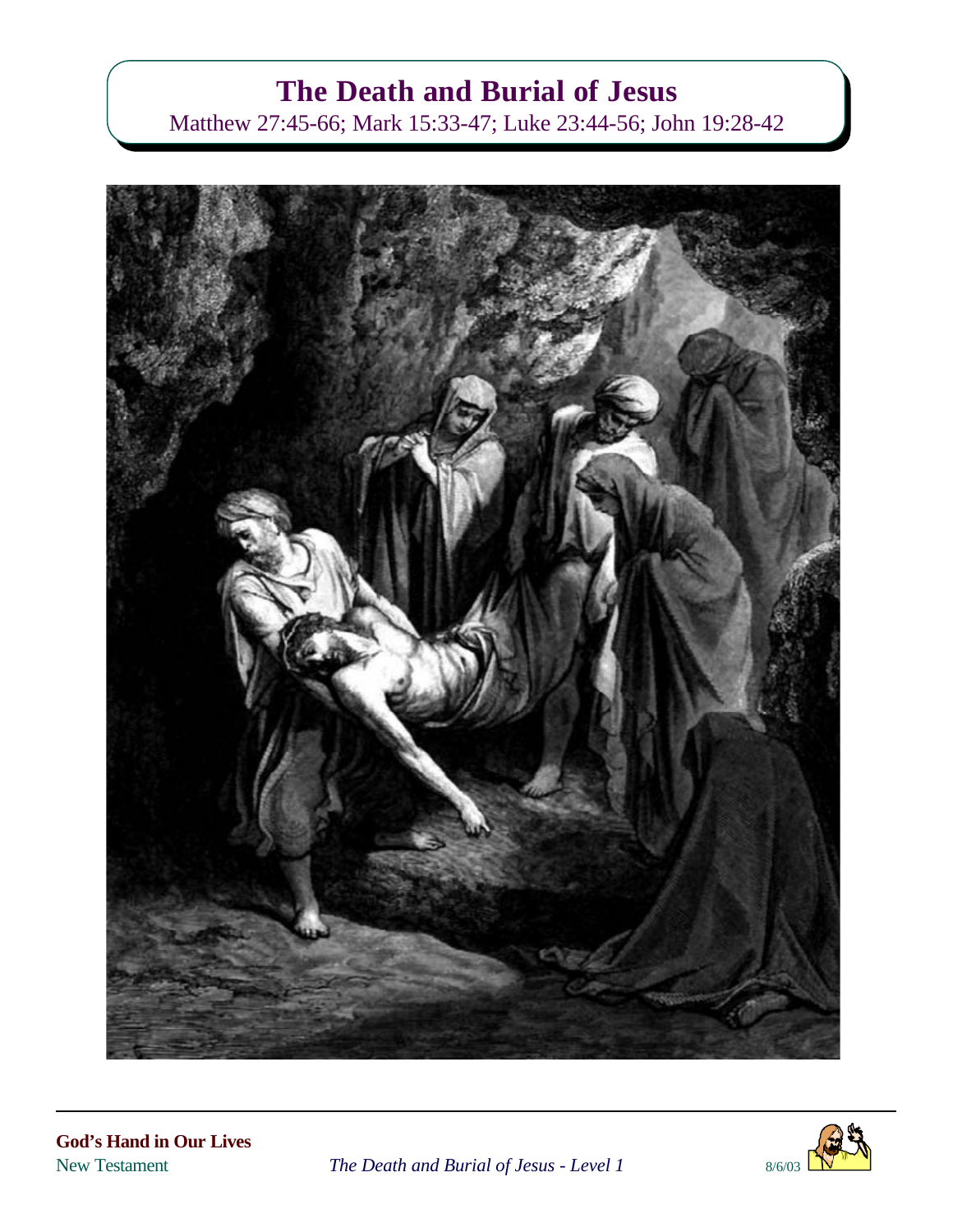#### **The Story**

The Roman judge, named Pontius Pilate, ordered Jesus to be crucified. Pilate was doing just what Jesus' Jewish enemies wanted him to do. The soldiers took Him away. The soldiers made Jesus carry His own cross. The cross was made out of heavy wood. When Jesus could no longer carry the cross, the soldiers took a man out of the crowd to carry it for Him

That morning, Jesus was crucified. The soldiers nailed His hands and feet to the cross. They put the cross on a high hill. There Jesus was to die.

They also crucified two other men, one on each side of Jesus. These men had stolen things. Jesus prayed for His enemies. "Father, forgive them." A sign was put on the cross. It said, "Jesus, King of the Jews."

As Jesus hung on the cross people made fun of Him. They said, "If You are really the Son of God, come down." Even one of the men on the cross made fun of Him. The other man said, "We have sinned, but this Man has done nothing wrong. Remember me when You go to heaven, Jesus." Jesus said to that man, "Today you will be with Me in heaven."

Jesus saw His mother, Mary. He said to John, His disciple, "Take care

of My mother. You will be her son and she will be your mother."

It became very dark then for three hours even though it was during the day. Jesus said, "I am thirsty." Someone standing nearby gave Him something to drink. Then Jesus said, "It is finished. I am going to die." He died. The rocks broke and the earth shook.

The soldiers went to the cross and found Jesus dead. They did not break His bones, but they took a spear and cut His side to make sure He was dead.

A rich man named Joseph asked to have the body of Jesus to bury it. He and his friends wrapped it in clean white cloths. The grave was a big cave dug out of the hillside.

Some women friends of Jesus watched Him get buried. They decided to come back after the worship day to prepare Jesus' body for burial. The women could not do it this day because it was the Sabbath and not allowed.

The enemies of Jesus came to Pilate. They said they wanted a guard at the grave so Jesus' disciples could not steal His body and say that He rose from the dead. Pilate said they could have guards and that the door to the grave would also be sealed. Soldiers were there to watch over Jesus' grave.